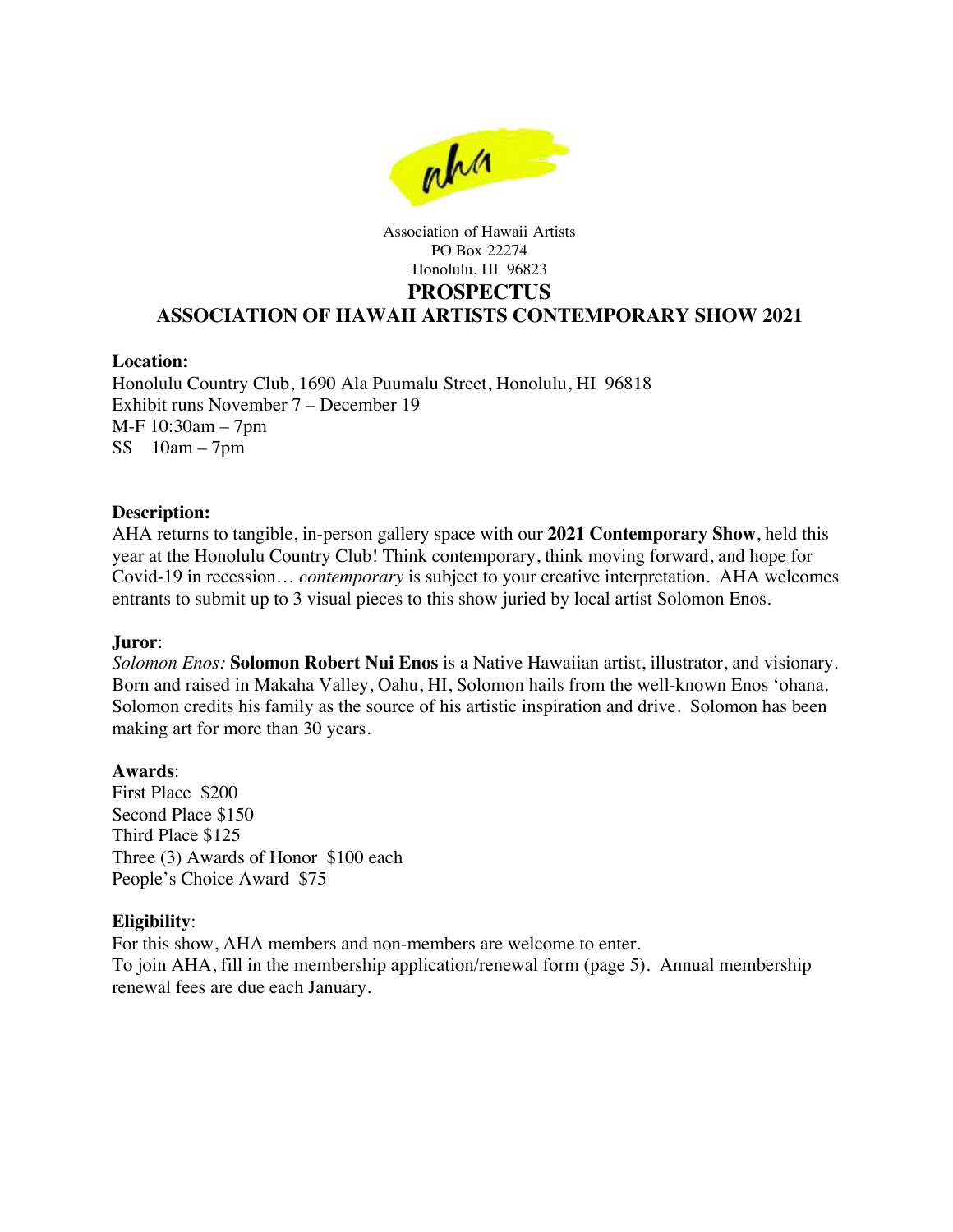## **Submissions**:

Digital images of all artwork must be emailed to Ahahawaii@gmail.com by the end of Sunday, October 31, 2021 (11:59PM HST). Images must be 300 dpi and in JPEG format; advised 1200 pixels minimum, 1800 pixels maximum on the longest side.

In one email, with "AHA Show" in the Subject line, include each entry image as an individual jpeg and attach a jpeg or PDF of the filled out entry form.

Title each image as follows: **ArtistLastName\_Title\_Size.jpg**. In the message body, include piece information (**title, size, medium, price**).

After submitting your entry electronically, please select one of these methods for submitting your entry fee:

- 1. Mail a hard copy of the entry form along with a check payable to the Association of Hawaii Artists (AHA) to: AHA Contemporary Show, PO Box 22274, Honolulu HI 96823
- 2. Use your PayPal account to send the payment to AHA's email address, ahahawaii.membership@gmail.com (please use the "Friends and Family" option).

# **Notifications:**

Artists will be notified of acceptance no later than November 3, 11:59pm HST. Artists will be notified if they have won an award no later than Sunday, November 14, 11:59pm HST. If you have not won an award, there will be no notice.

If you have any questions, please email  $A$ hahawaii@gmail.com to contact the Show Chair.

# **Registration Fee**:

For AHA members, \$15 for each entry or \$40 for three (3) entries (limit 3).

For non-members, \$25 or each entry or \$60 for three (3) entries (limit 3).

Sets are counted by piece (e.g., a diptych counts as 2 entries, a triptych counts as 3 entries, and so on. If you decide to submit a triptych, for example, you may not submit additional pieces). Please review Entry and Eligibility Rules. Entry fee is non-refundable.

# **Take-in Day**:

Sunday, November 7, 8-9am at the Honolulu Country Club

-No late entries.

-Only artists who have been notified of acceptance should bring their work to HCC on this date. Refer to Display Rules below.

-No payments will be accepted on take-in day.

-Parking: You may park in the guest parking areas to load-in your art. There should be ample parking available.

# **COVID regulations:**

AHA will be abiding by Covid regulations. Current regulations specify that no more than 10 people may gather indoors, for example (although this may change). During load in, we will be taking this into account. More details will be sent closer to take-in day.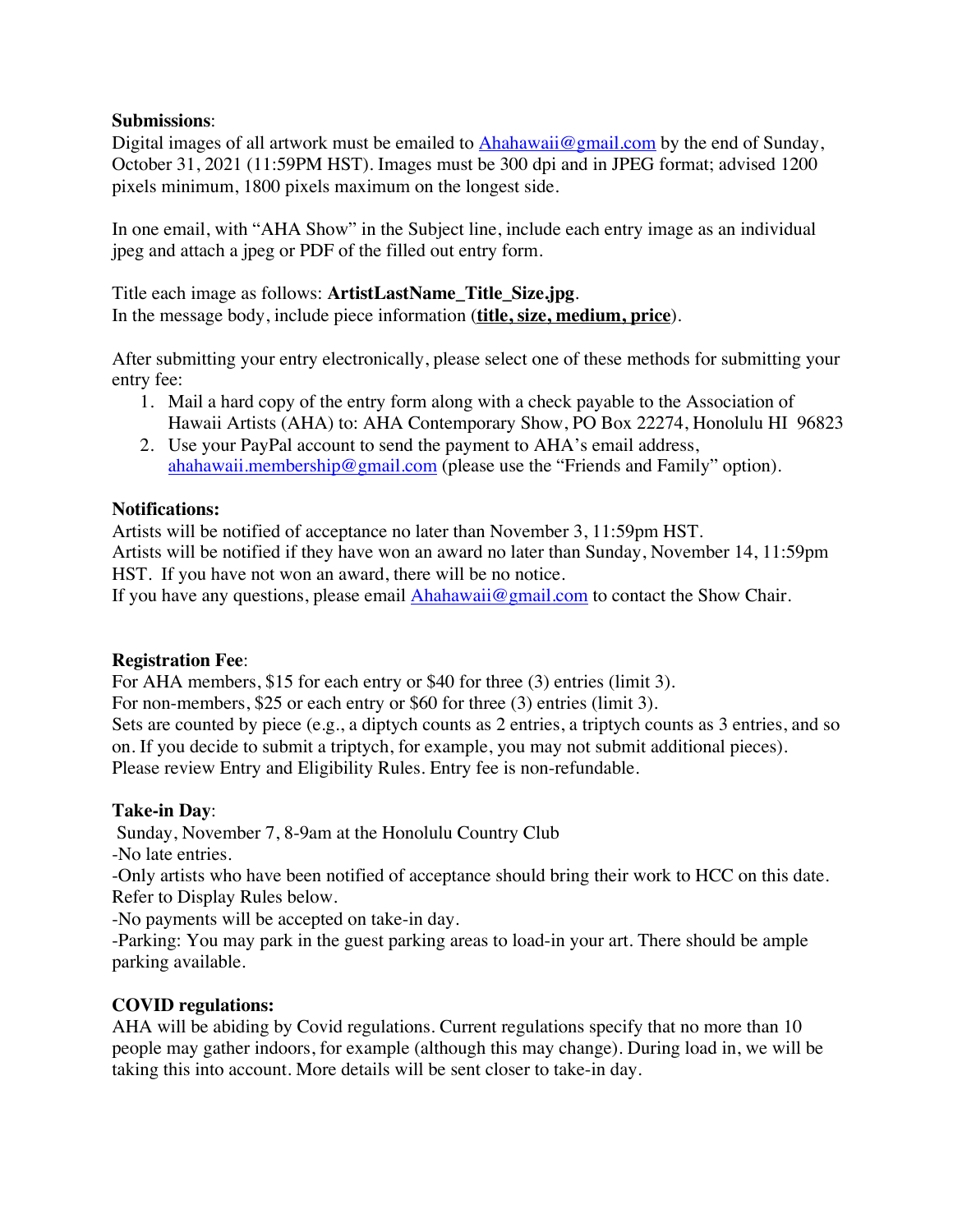## **Reception**:

Tuesday, November 16, 6-8pm via ZOOM

Although we are happy to have an in-person show, due to Covid restrictions and safety protocols AHA will be hosting a reception for the show on Zoom. There will be a slideshow, awards ceremony, and pau hana chat… virtually! We will toast over the interweb! More details closer to the date.

## **Take-Down Day**:

 Sunday, December 19, 8-9am -REMEMBER TO PICK UP YOUR ARTWORK ON THIS DATE. There are no storage provisions. AHA is not responsible for unclaimed artwork.

# **Display Rules:**

-All work must be original art. Reproductions, work done in workshops, under instruction, or made by copying a photographic reference or another artist's work will not be accepted.

-Original (first print) of digital works is acceptable; no giclees or other reproductions.

-Art may be no larger than 48"x60" if 2D. If 3D, pieces must fit within 24"x24"x24" or be freestanding. All media accepted.

-Wet work or pieces that are not wired and ready to hang will be rejected immediately.

-No sawtooth hangers on wall hanging works. Frames should be wired to hang.

- **Plexiglass** is acceptable for framed work. (UV is at discretion of the artist.) Do not use GLASS.

-Screw eyes or hangers should be fixed 1/3 to 1/4 the height of the piece from the top.

-Artists with 3-D works must be able to transport their pieces or provide own assistance.

-We will not accept entries that require special installation.

-Works must remain in the exhibit for the duration of the show.

-AHA reserves the right to refuse entry of any work deemed by the Exhibit Committee to contain any of the following: inappropriate content; insufficient presentation; or any other condition that poses a problem for installation. The Committee's decision is final.

## **Commission:**

AHA asks a 15**%** commission of pieces sold from this show. Please conduct sales off the premises of the show venue; Sales are arranged between the artist and patron.

# **Liability:**

We will handle your work with the best of care. However, neither AHA nor the Honolulu Country Club assume any responsibility for theft, loss, or damage of any kind. Liability insurance is the artist's responsibility.

# **Other Conditions:**

Juror may disqualify any work that does not meet outlined requirements.

A volunteer installation team will handle the show installation.

Prepare your titles with care. Write clearly and legibly. We will print exactly what you write. You may not remove your artwork prior to the end of the show without the Show Chair's approval.

*Mahalo* for your interest in the AHA Contemporary Show. We look forward to your participation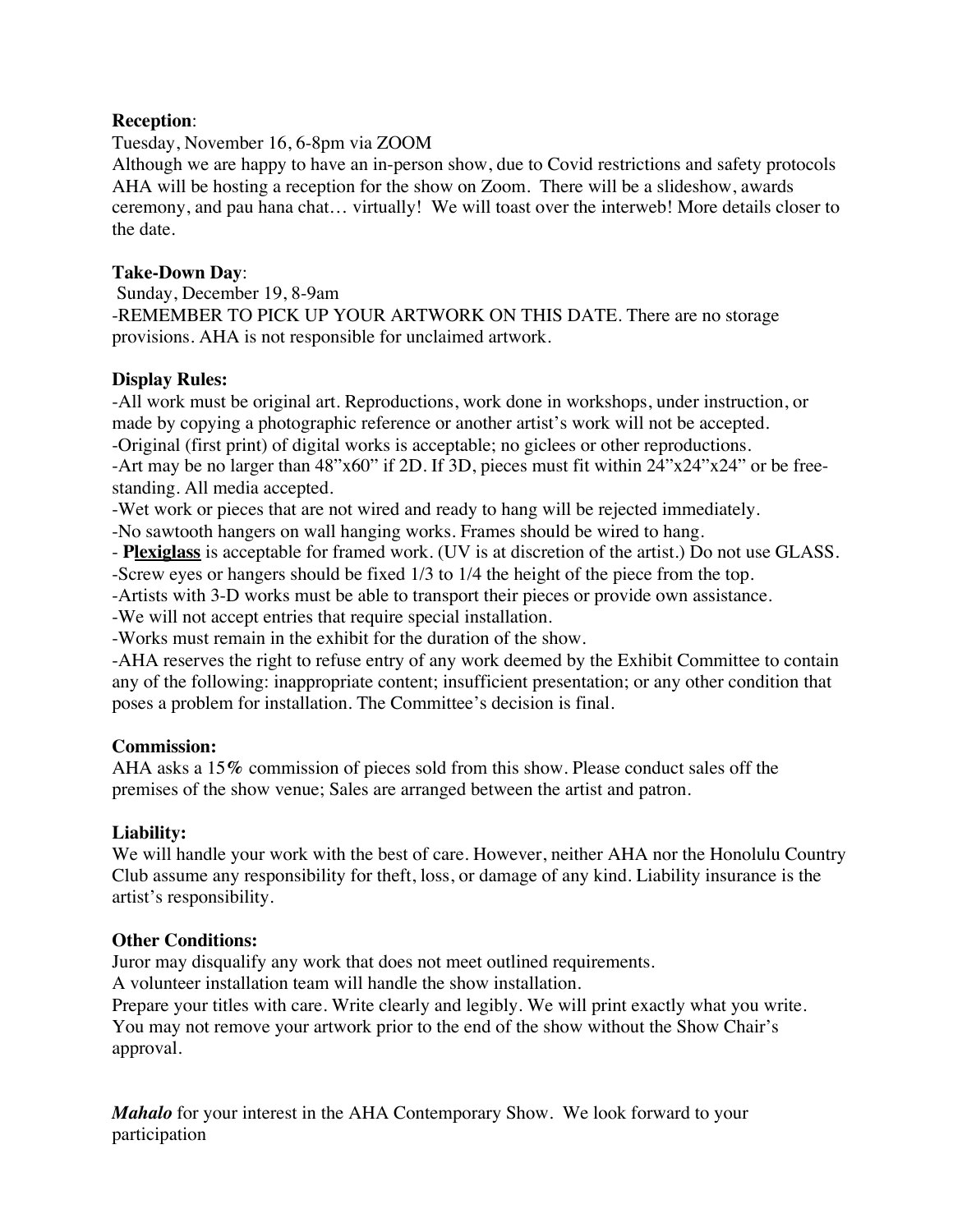# **Association of Hawaii Artists Contemporary Show 2021 Entries List & Liability Waiver**

- $Date$  Date
- Name \_\_\_\_\_\_\_\_\_\_\_\_\_\_\_\_\_\_\_\_\_\_\_\_\_\_\_\_\_\_\_ Email\_\_\_\_\_\_\_\_\_\_\_\_\_\_\_\_\_\_\_\_\_\_
- Phone No. \_\_\_\_\_\_\_\_\_\_\_\_ Cell Phone \_\_\_\_\_\_\_\_\_\_\_\_\_\_\_\_\_\_\_\_\_\_\_\_\_\_\_\_\_\_
- Address City City  $\overline{C}$

| Registrar's $\vert$ Title | Medium | Price | Size |
|---------------------------|--------|-------|------|
|                           |        |       |      |
|                           |        |       |      |
|                           |        |       |      |
|                           |        |       |      |
|                           |        |       |      |

\$40 for 3 pieces (AHA members) \$60 for 3 pieces (Non-AHA members)

\$15 per individual piece (AHA members) \$25 per individual piece (Non-AHA members)

+ \$36 AHA/\$18 Student Membership (if applicable))

Total submitted  $\frac{1}{2}$ 

Payments may also be sent to Paypal via email at ahahawaii.membership@gmail.com

I will not hold AHA and City and County of Honolulu or any receiving agent liable or responsible for any loss or damage to any of the above entries. I accept the responsibility of obtaining my own insurance for all artwork listed above.

As a condition of exhibiting in AHA's show, artists agree to give AHA permission to use artist's name, image, and images of their artwork in AHA publications, AHA website, and any AHA publicity and public relations purposes.

Signature **Secure** 2 and  $\overline{a}$  by  $\overline{b}$  and  $\overline{c}$  by  $\overline{c}$  by  $\overline{c}$  by  $\overline{c}$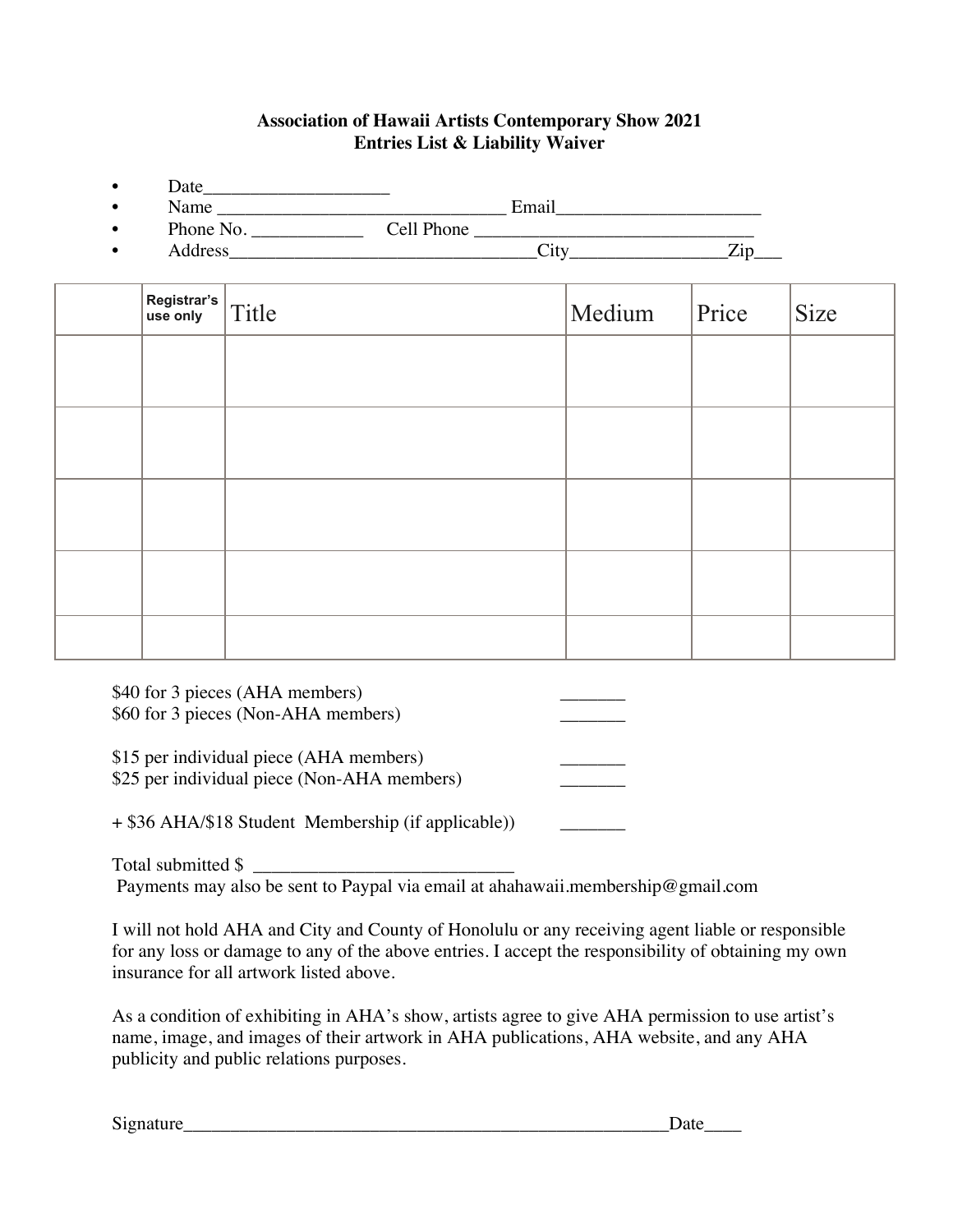

Association of Hawaii Artists P.O. Box 22274 Honolulu, HI 96823

# AHA Membership & Renewal Form – For January 1 – December 31, 2022 **(Membership period is for one year and renews on January 1st. We do not adjust for partial year enrollments.)**

|                                                                                                                                                                                                                                | New Member                  | Renewal                                                                          |
|--------------------------------------------------------------------------------------------------------------------------------------------------------------------------------------------------------------------------------|-----------------------------|----------------------------------------------------------------------------------|
| Name: $\_\_$                                                                                                                                                                                                                   |                             |                                                                                  |
| Street Address                                                                                                                                                                                                                 |                             |                                                                                  |
|                                                                                                                                                                                                                                |                             |                                                                                  |
| Telephone <b>Exercise Exercise 2018</b>                                                                                                                                                                                        | Home, Cell or Work (circle) |                                                                                  |
| E-Mail but the same state of the state of the state of the state of the state of the state of the state of the state of the state of the state of the state of the state of the state of the state of the state of the state o |                             |                                                                                  |
| WEBSITE                                                                                                                                                                                                                        |                             |                                                                                  |
| (NO)                                                                                                                                                                                                                           |                             | YES ______ - I wish to have my website listed on AHA's website Members Directory |
| page.                                                                                                                                                                                                                          |                             |                                                                                  |
|                                                                                                                                                                                                                                |                             |                                                                                  |

\_\_\_ \$18 Annual Full Time Student \_\_\_ \$36 Annual Regular Member

Please make your check out to Assoc. of Hawaii Artists and make a notation that it is for "membership dues."

Volunteer Interests? Please check any items that you might like to help us with: We will contact you!

| Programs and Workshops   | Exhibits    |
|--------------------------|-------------|
| Newsletter               | Publicity   |
| Social Events, Functions | Hospitality |

MAIL TO:

\_

Association of Hawaii Artists P O Box 22274 Honolulu, HI 96823

E-MAIL: ahahawaii@gmail.com PayPal: ahahawaii.membership@gmail.com WEB http://www.associationhawaiiartists.com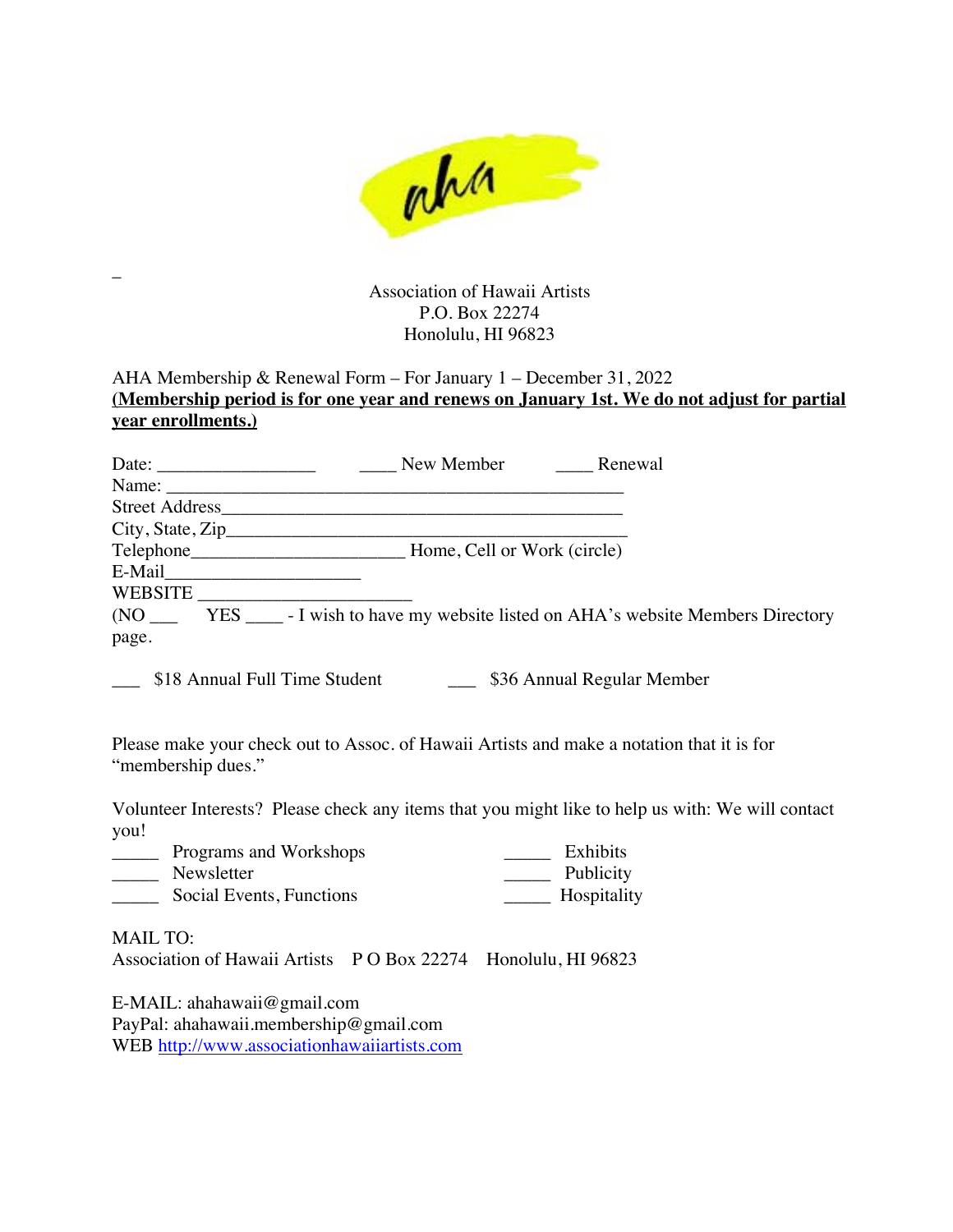(These are the tags to identify your work. Fill out and attach to the lower left side on the back of your art. Please do this before arriving.)

| <b>Association of Hawaii Artists</b>           | <b>Association of Hawaii Artists</b>           |
|------------------------------------------------|------------------------------------------------|
|                                                |                                                |
| Cell Phone:___________________________________ |                                                |
|                                                |                                                |
| Medium:_____________Image Size:_____________   | Medium: _____________ Image Size: ____________ |
|                                                |                                                |
|                                                |                                                |
| <b>Association of Hawaii Artists</b>           | <b>Association of Hawaii Artists</b>           |
|                                                |                                                |
| Cell Phone:__________________________________  | Cell Phone: Management Cell Phone:             |
|                                                |                                                |
| Medium:____________Image Size:____________     | Medium:____________Image Size:____________     |
|                                                |                                                |

Please print additional tags as needed.